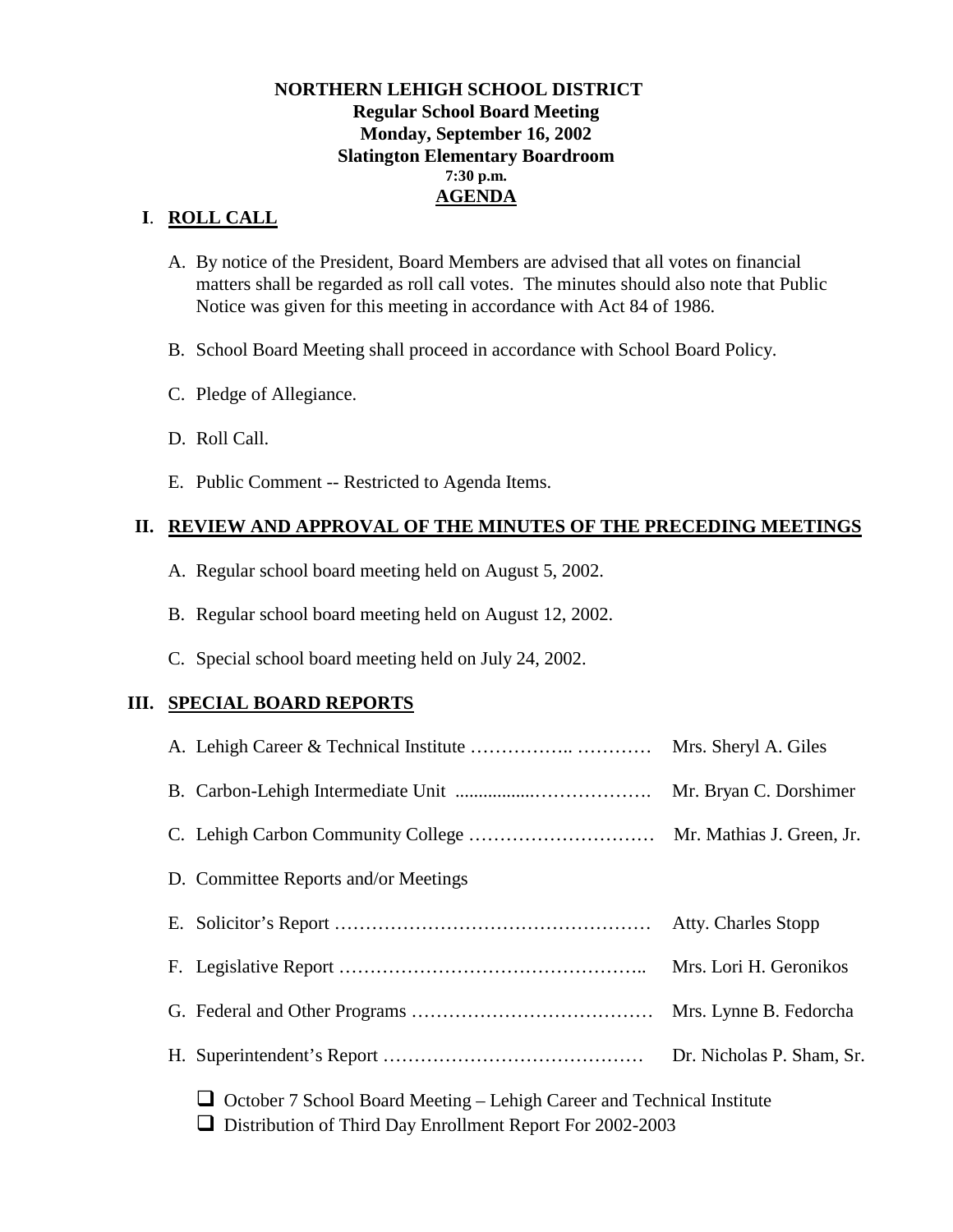! Review of Goal Areas and Action Plans for 2002-2003 school year.

I. An Executive Work Session will be held at 7:00 p.m. preceding the meeting to discuss personnel and negotiations issues.

#### **IV. PERSONNEL**

- A. Approve the request of Theresa Kokinda, middle school math teacher, to take a Child Rearing Leave of Absence during the 2002-2003 school. Barring any unforeseen complications, she is requesting permission to begin using 48 of her 52 sick days on or about November 15, 2002 and return to her teaching assignment on or about February 5, 2003.
- B. Salary Adjustment

Acknowledge the following teacher who has completed the requirements per the Collective Bargaining Agreement that would entitle him to a salary increase for the 2002-2003 school year:

| Jason Graver |           |              |  |
|--------------|-----------|--------------|--|
| From: 4B     |           | \$35,800.00* |  |
| To:          | $4B + 24$ | \$36,400.00* |  |

\*2001-2002 salary to be adjusted when a new Collective Bargaining Agreement is ratified.

C. Approve to appoint Michelle Raber as the Wellness/Fitness/Nurse Department Chairperson for the 2002-2003 school year at a stipend of \$1800.00.

#### D. Substitutes

1. Instructional

Approve the following substitute teachers for the 2002-2003 school year at the substitute teacher rates of \$70.00 for 1-10 non-consecutive days; \$80.00 for 11-20 non-consecutive days; and \$90.00 for 21+ non-consecutive days:

 Erica Ritter – Elementary Michael Mengel – Elementary Dana Phipps – All Subject Areas (CLIU Guest Teacher Program)

- 2. Non-Instructional
	- a. Approve to employ the following substitute instructional aide/secretary for the 2002-2003 school year at the substitute rate of \$7.25 per hour:

Grace Reppert – Instructional Aide/Secretary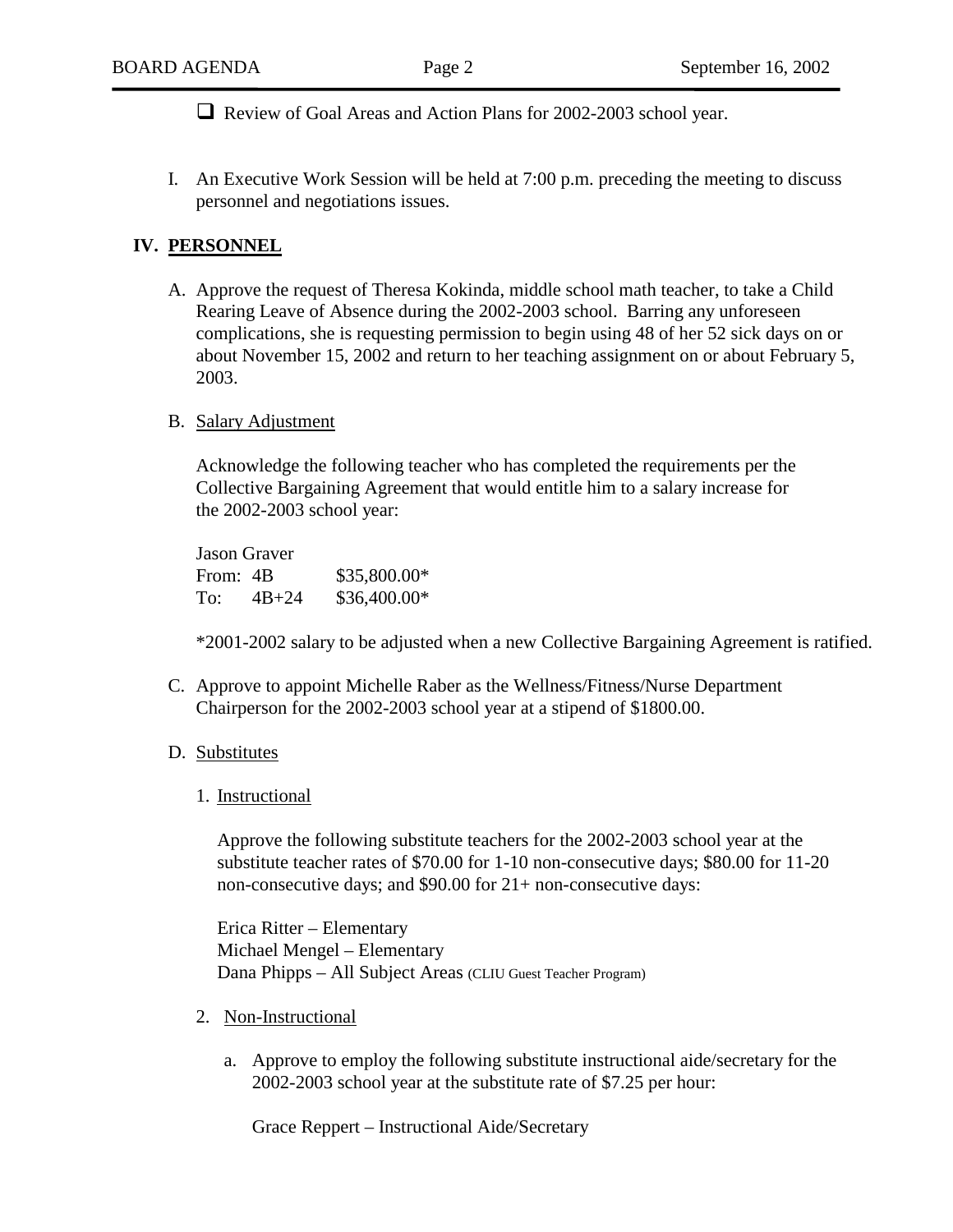b. Approve to employ the following substitute cafeteria workers for the 2002- 2003 school year at the substitute rate of \$7.25 per hour:

Grace Reppert Hazel Miller

c. Approve to employ the following substitute custodian for the 2002-2003 school year at the substitute rate of \$7.25 per hour:

Hazel Miller

E. Middle School Administrative Detention Supervisor

Approve to appoint Lewis Kern as the Administrative Detention Supervisor in the middle school. He will work two days a week from 2:30 p.m. to 3:30 p.m. throughout the 2002-2003 school calendar year that warrants detention coverage. Salary will be \$16.00 for each day worked.

F. Senior High Administrative Detention Supervisor

Approve to appoint Lewis Kern as the Administrative Detention Supervisor in the senior high school, effective September 10, 2002. He will work two days a week (Tuesday and Thursday) from 2:30 p.m. to 4:00 p.m. throughout the 2002-2003 school calendar year that warrants detention coverage. Salary will be \$24.00 for each day worked.

G. Substitute Saturday Detention Supervisor

Approve to appoint Frank Dibilio as the Substitute Saturday Detention Supervisor for the middle school and senior high school. He will work as needed; working Saturdays from 8:30 a.m. until 11:30 a.m. throughout the 2002-2003 school calendar year at a salary of \$50.00 for each Saturday worked.

## **V. POLICY**

- A. Conferences
- 1. Approve the request of Robert Cox to attend the PASA/PSBA "School Leadership Conference 2002" in Hershey, PA from October 1-4, 2002. Expenses include \$255.00 for registration, \$43.00 for meals, \$329.85 for lodging for a total cost of \$627.85.
- 2. Approve the request of Dawn Mayer, Title I Reading teacher, to attend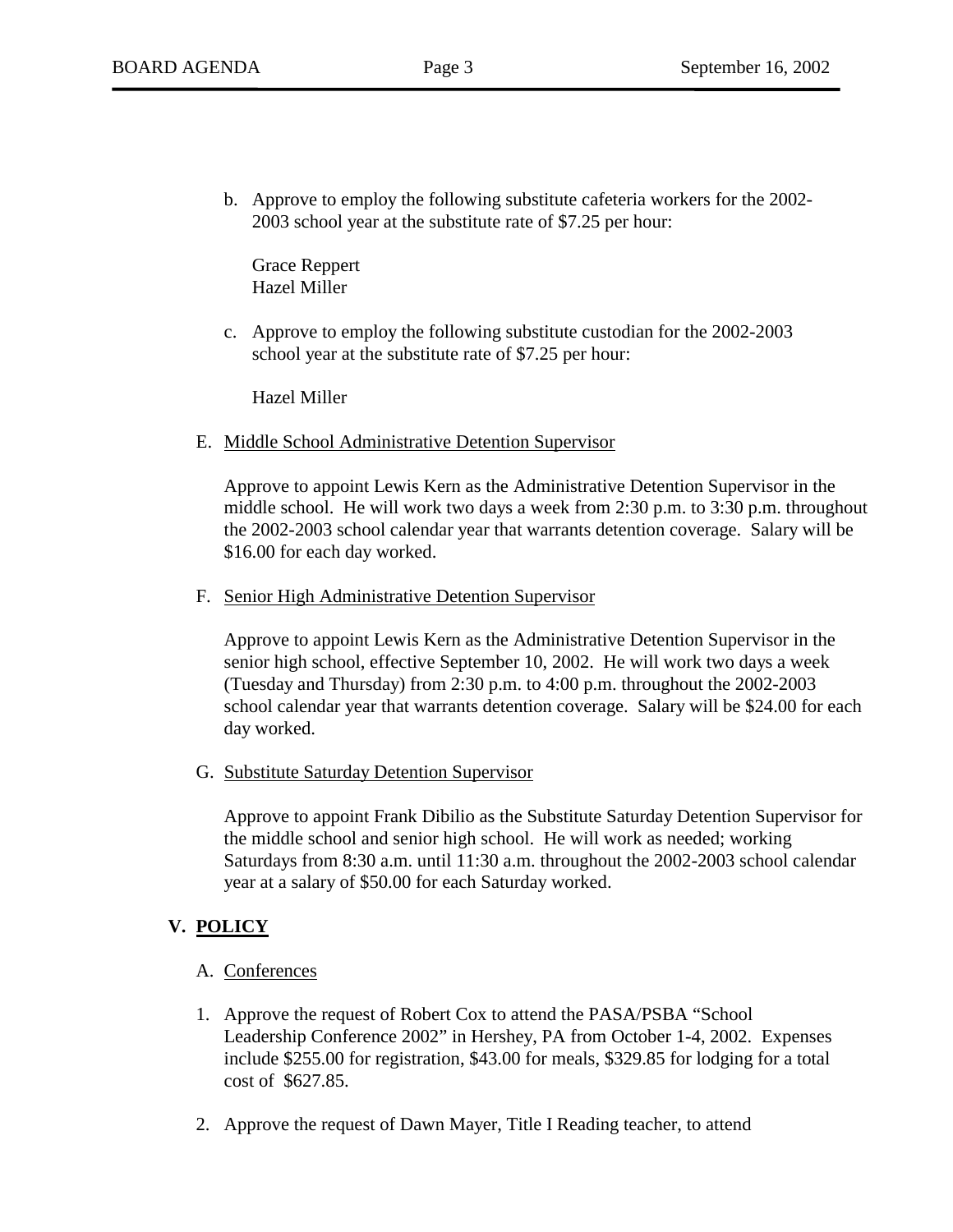the Keystone State Reading Association's Annual Conference at Seven Springs from October 20-22, 2002. Expenses include \$130.00 for registration, \$25.00 for meals, \$136.00 for travel, \$246.00 for lodging for a total cost of \$537.00 and will be funded through Title I funds.

- 3. Approve the request of Rose Lee Goldberg, Title I Reading teacher, to attend the Keystone State Reading Association's Annual Conference at Seven Springs from October 20-22, 2002. Expenses include\$130.00 for registration, \$25.00 for meals, \$10.00 for miscellaneous fees, \$246.00 for lodging for a total cost of \$411.00 and will be funded through Title I funds.
- 4. Approve the request of Brian Geiger, to attend a PA Association of School Business Officials Transportation Conference in Grantville on October 24 and 25, 2002. Expenses include \$220.00 for registration, \$94.00 for lodging, \$54.50 for travel for a total cost of \$368.40 and was included in the 2002-2003 budget.
- 5. Approve the request of Debra Bealer, to attend a PA Association of School Business Officials Transportation Conference in Grantville on October 24 and 25, 2002. Expenses include \$250.00 for registration, \$94.00 for lodging for a total cost of \$344.00 and was included in the 2002-2003 budget.
- 6. Approve the request of Bernard Rockovich, to attend a PA Association of School Business Officials Elements of School Finance Conference in Allentown on September 25, 2002. Expenses include \$115.00 for registration, \$27.00 for travel for a total cost of \$142.00 and was included in the 2002-2003 budget.
- 7. Approve the request of Bernard Rockovich, to attend a PA Association of School Business Officials Hands On Look At The AFR Conference in Grantville on November 22, 2002. Expenses include \$115.00 for registration, \$30.00 for travel for a total cost of \$145.00 and was included in the 2002-2003 budget.
- 8. Approve the request of Bernard Rockovich, to attend a PA Association of School Business Officials Negotiations For Business Officials Conference in Grantville on December 11, 2002. Expenses include \$115.00 for registration, \$27.00 for travel for a total cost of \$142.00 and was included in the 2002-2003 budget.
- 9. Approve the request of Bernard Rockovich, to attend a PA Association of School Business Officials Benefits Administration Conference in Grantville on November 13, 2002. Expenses include \$115.00 for registration, \$30.00 for travel for a total cost of \$145.00 and was included in the 2002-2003 budget.

### B. Field Trips

Approve to authorize the following field trip:

1. October 4, 2002 -- Slatington Elementary  $6<sup>th</sup>$  Grade Students – Franklin Institute – Philadelphia, PA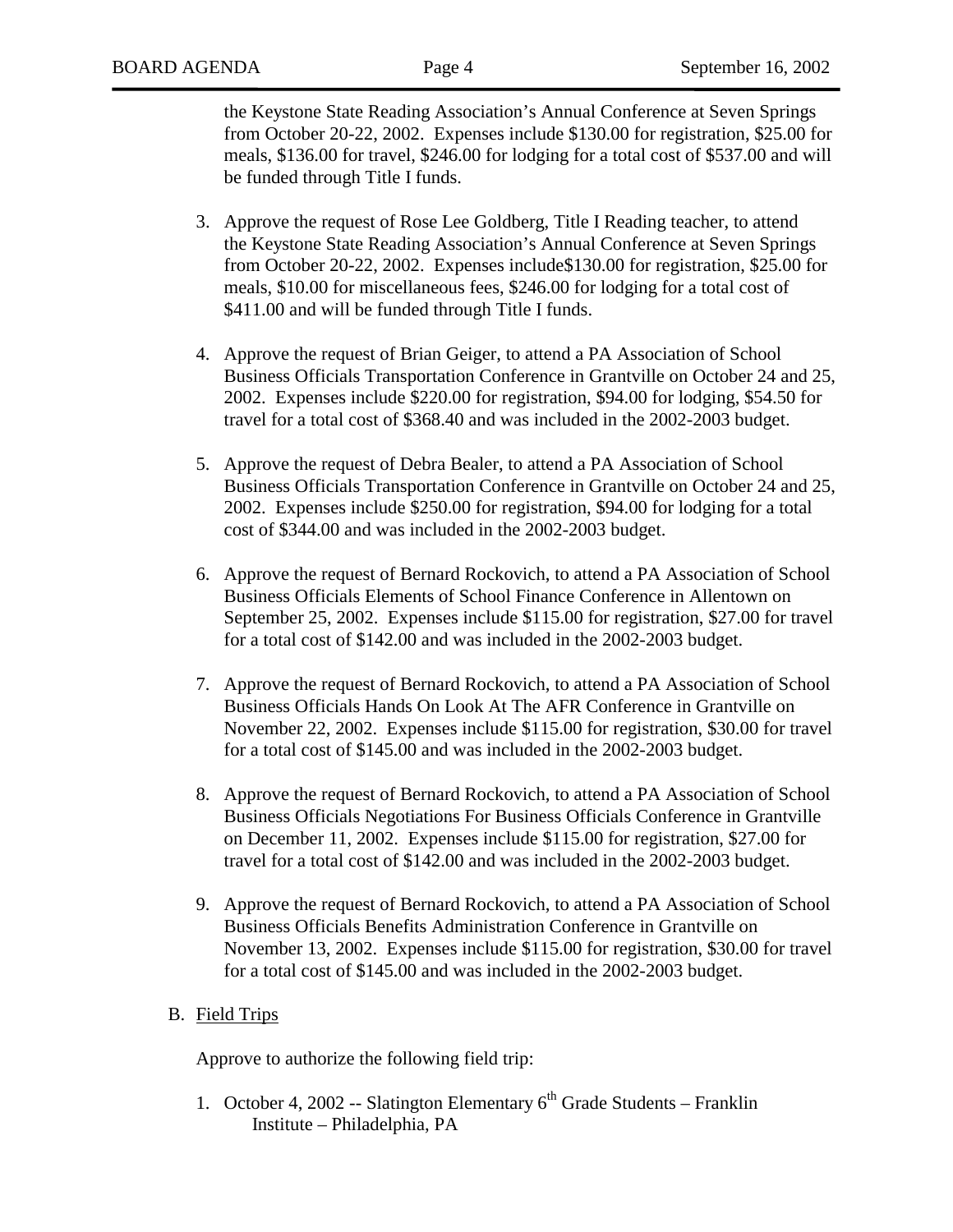- C. Approve the Northern Lehigh Middle School Student Activities Account Fund Statement for the month of August 2002. **(Attachment #1)**
- D. Approve the request of the Northern Lehigh High School Marching Band to travel to Florida and perform at Disney World in the spring from April 14, 2003 through April 19, 2003. There will be no cost to the district for this trip. **(Attachment #2)**

### **VI. CURRICULUM AND INSTRUCTION**

#### **VII. OLD BUSINESS**

#### **VIII. NEW BUSINESS**

A. Approve the Northern Lehigh School District Goal Areas and Action Plans for the 2002-2003 school year as presented.

### **IX. FINANCIAL**

- A. Approve payment of General Fund bills for the month of August 2002.
- B. Approve middle school change orders G-6, G-7, G-8 and G-9 in the amount of \$22,991.19 for Hollenbach Construction, Inc., and change order P-3 in the amount of \$8,902.36 for JBM Plumbing, Inc. and enter into contract for these change orders upon approval of PA Department of Education PLANCON I. **(Attachment #3)**
- C. Authorize the Secretary to publish a legal advertisement notifying every resident or inhabitant within the territorial limits of the Northern Lehigh School District attaining eighteen (18) years of age, and every resident or inhabitant in said school district to notify the proper assessor within twelve (12) months of his or her becoming a resident or inhabitant, in accordance with the School Laws of Pennsylvania, Section 680, as amended August 16, 1972, Act 138. The assessors to contact are as follows:

#### **Borough of Walnutport**

 Christine Simock – Borough Secretary Walnutport Borough Building 417 Lincoln Avenue Walnutport, PA 18088 (610) 767-1322

#### **Washington Township**

 Dianne Frantz – Township Secretary Washington Township Municipal Building P.O. Box 27 Slatedale, PA 18079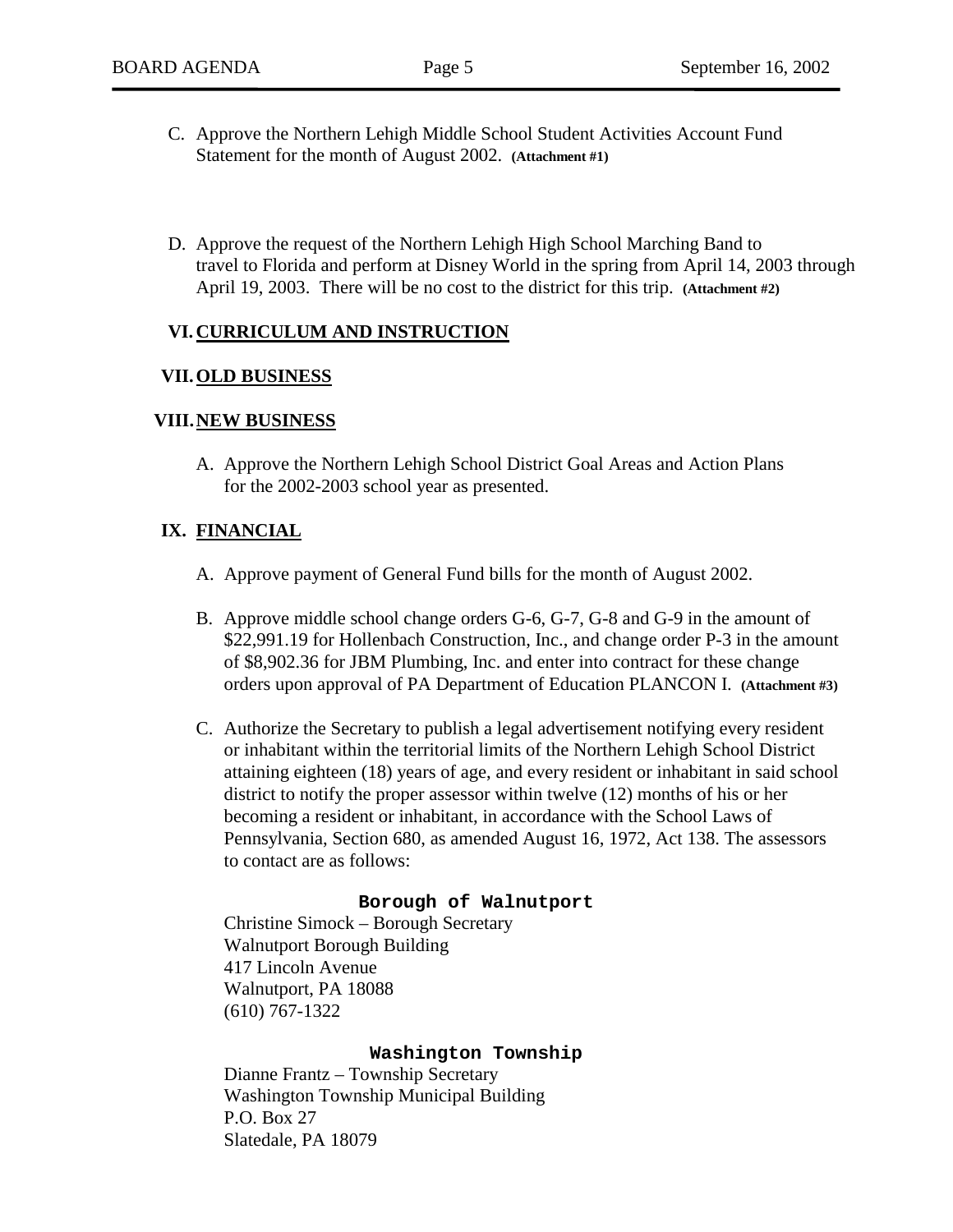(610) 767-8108

#### **Slatington Borough**

 Ronald Klevenhagen NLSD Earned Income Tax Office 125 South Walnut Street Slatington, PA 18080 (610) 767-9845

- D. Adopt the amended delinquent tax collection agreement with Statewide Tax Recovery to include the collection of delinquent earned income tax. This contract will now include the collection of delinquent per capita, occupational taxes, and earned income taxes. There are no additional costs or fees to the district for this service. The collection fee schedule and the burden of payment remains the same as in the previous agreement. Please note that Statewide Tax Recovery will be utilized to effect payment from chronic non-payers who continually ignore repeated verbal and written notices from the Northern Lehigh School District Tax Office. **(Attachment #4)**
- E. Approve the Northern Lehigh School District audit report for the Earned Income Tax Office and the Occupational Privilege Tax Office for fiscal year ended June 30, 2002.
- F. Approve a \$27.00 2002-03 real estate tax refund to Robert P. Buffton, 422 2<sup>nd</sup> Street, Slatington, PA 18080. Mr. Buffton is due a refund because he incorrectly paid the gross amount of the tax due when the payment was in fact made within the discount period. **(Attachment #5)**
- G. Approve a \$1,381.35 refund to William Hude, 3480 Main Street, Slatington, PA 18080. Mr. Hude is due a refund because he and his mortgage escrow company both incorrectly paid the same bill. **(Attachment #6)**
- H. Approve a \$3,315.67 refund to Hometown Abstract Inc., 3021 College Heights Blvd., Allentown, PA 18104. Hometown Abstract is due a refund because they and First American Real Estate both incorrectly paid the real estate tax bill for the year. **(Attachment #7)**
- I. Approve a \$2,592.54 refund to Carl D. & Cynthia A. Moyer, 6118 Oakwood Lane, Slatington, PA 18080. The Moyer's are due a refund because they and their mortgage company both incorrectly paid the real estate tax bill for the year. **(Attachment #8)**

## **X. LEGAL**

### **XI. CORRESPONDENCE**